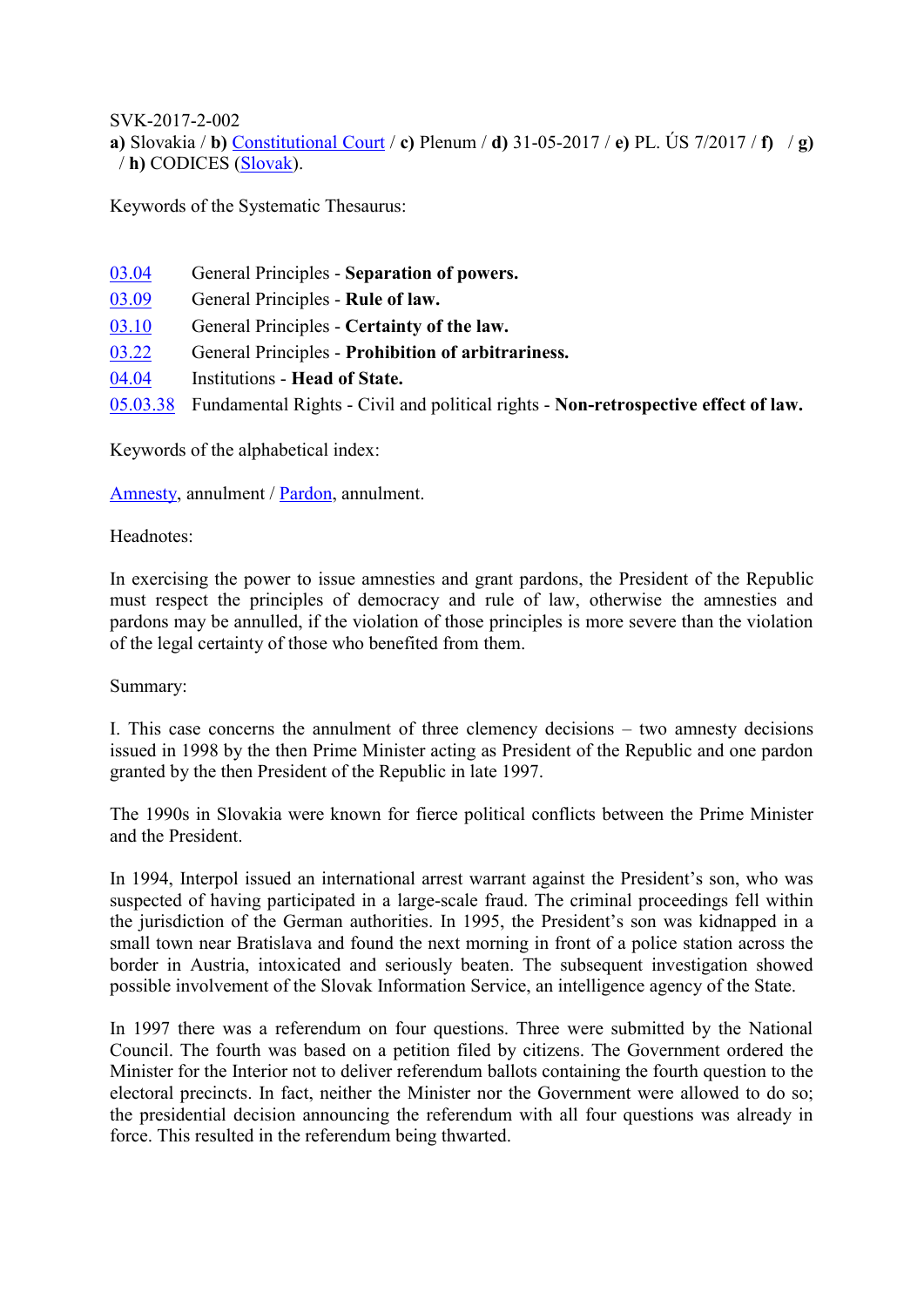In 1997 the President of the Republic granted his son a pardon for the fraud in which he was suspected of having been involved. Under this pardon, any criminal proceedings in the Slovak Republic against him had to be terminated.

When the President's term of office ended, the National Council was unable to elect a new President. Under the Constitution, the presidential powers then had to be exercised by the Government. The Constitution allowed the Government to authorise the Prime Minister to exercise those powers on its behalf. In March 1998, on the first day of his office as acting President, the Prime Minister issued an amnesty in both the case of the kidnapping of the President's son and that of the thwarted referendum.

Many attempts were subsequently made to annul the clemency decisions. They all failed. Opinion was divided as to whether it was possible to annul them at all. When the parliamentary term ended in 1998, a new coalition was formed and the new Prime Minister, now also the acting President, tried to annul the amnesties issued by his predecessor. However, the Constitutional Court declared this move unconstitutional, stating that the President was not authorised by the Constitution to annul clemency decisions already issued.

However, in March 2017 the National Council adopted a constitutional amendment which expressly allowed for the annulment of presidential amnesties and pardons. It even allowed for the three clemency decisions to be annulled retroactively. Under the amendment, the National Council had the authority to annul a decision by a three-fifths majority of all its members, if it was incompatible with the principles of democracy and rule of law. The constitutionality of such resolutions was then subject to scrutiny by the Constitutional Court.

On 5 April 2017 the National Council adopted a resolution annulling all three clemency decisions. The Constitutional Court had 60 days to decide on the constitutionality of this resolution.

II. The Court noted that when democracy and the rule of law are understood in their material sense (which the Court has done for the past few years having abandoned the formal approach to the understanding of democracy and the rule of law) in principle no decision by any of the constitutional bodies is exempt from constitutionality review. Furthermore, the exercise of public power may not be unlimited or arbitrary. Even the presidential power to issue amnesties and grant pardons is limited by the presidential oath (Article 104.1 of the Constitution), Slovakia's obligation to respect and uphold the rules of international law, international treaties by which it is bound along with its other international obligations, and the principles of democracy and the rule of law, which form the «material core» of the Constitution and are key constitutional values, are thus intangible.

The Court acknowledged the constitutional basis of the National Council's resolution, which gave it democratic legitimacy as well as legal authority. The Court noted that the resolution met both the formal and material constitutional requirements. The Court observed that it followed from the case-law of various international courts that among the reasons which could «justify» the annulment of an amnesty are the severity of the crime (in terms of its negative impact on human rights or other values of similar importance) and the identity of the perpetrator (especially if the perpetrator was acting on behalf of the state, in cases of «selfamnesty».) The Court also noted that following the recent constitutional amendment, which expressly allowed for annulling amnesties and pardons, many of the arguments presented in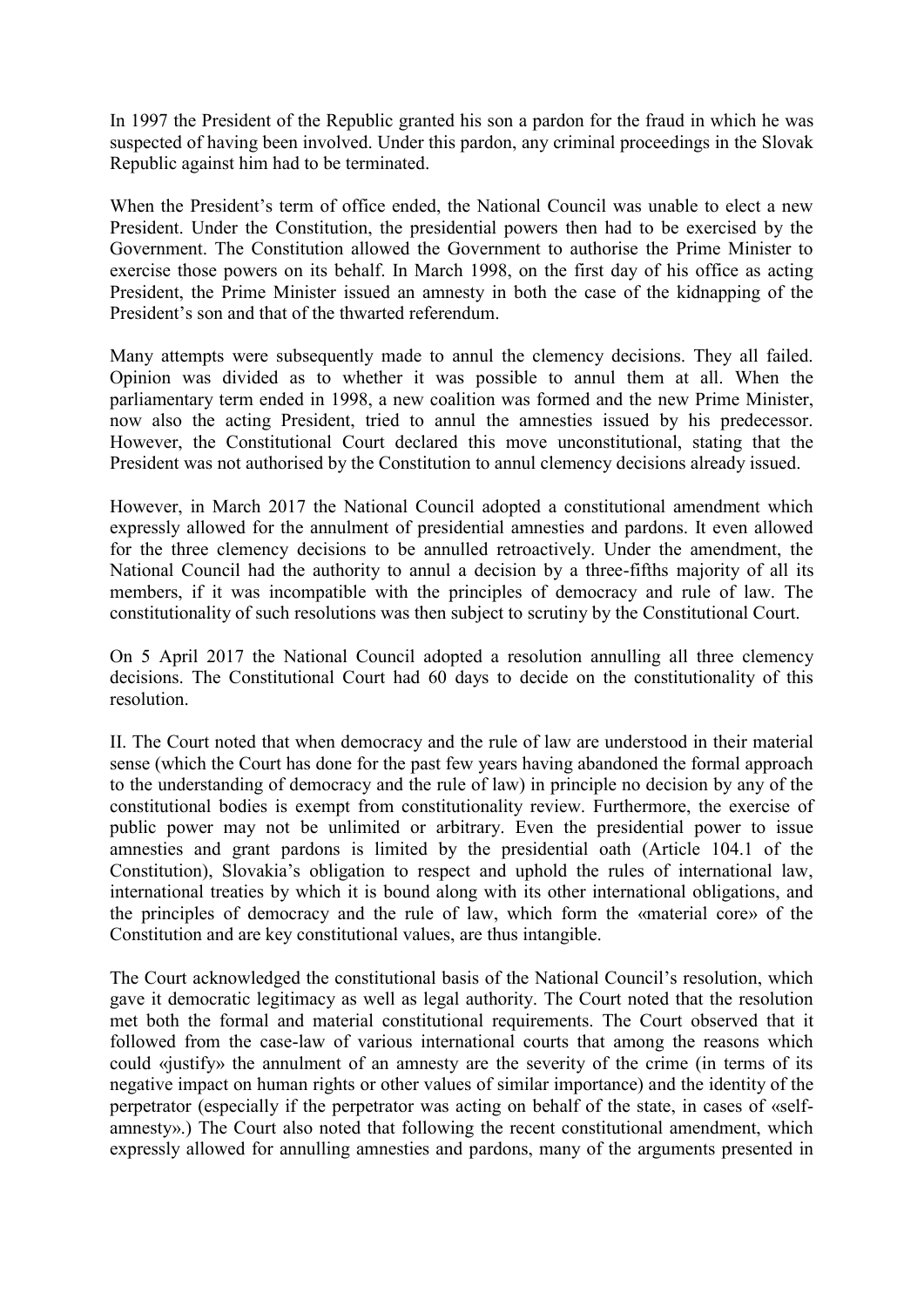the Court's earlier decisions regarding amnesties along with some of those presented by the European Court of Human Rights in *Lexa v. Slovakia* had been rendered obsolete.

The Court proceeded to assess the compatibility of the three clemency decisions with the principles of democracy and the rule of law and whether it was constitutionally acceptable for them to have been annulled. It examined each decision separately, starting with the question of the compliance of the first amnesty decision about the thwarted referendum with the principles of non-arbitrariness, sovereignty of the people, protection of human rights, separation of powers, democratic legitimacy, transparency and public accountability of government, legal certainty and the protection of public trust in the legal system, and the principle of justice. In the Court's opinion, the Prime Minister's amnesty decision violated all these principles. The Minister of the Interior had clearly acted without legal basis when he ordered the ballots to be printed with three questions on them instead of four. The thwarting of the referendum constituted a violation of the principle of sovereignty of the people; referendums are the most important tool of direct democracy. This in turn violated the constitutional rights of, at a minimum, the 500,000 citizens who had signed the petition calling for a referendum. All this must have been known to the Prime Minister when he issued the amnesty. Given that the Minister of Interior was both politically and functionally subordinate to the Prime Minister, this «self-amnesty» also constituted a breach of the principle of separation of powers.

The Court conceded that there were arguments against annulling this amnesty, notably the principles of legality and non-retroactivity. In terms of legality, the Court stated that while from a formal perspective, the Prime Minister did issue the amnesty legally (he had the power to grant the amnesty and none of the Constitutional principles contained any material limits on issuing amnesties), the argument lost its persuasiveness when viewed with a material understanding of the rule of law and democracy. Having balanced the two groups of principles, the Court concluded that the severity of violation of the first group of principles was much greater and it decided to uphold the annulment of this amnesty.

Regarding the second amnesty decision about the kidnapping of the President's son, the Court noted that the Prime Minister issued this amnesty at a time when reasonable suspicion existed that the President's son had been kidnapped unlawfully by members of the Slovak Information Service, a state agency whose director was both politically and functionally subordinate to the Prime Minister. The Prime Minister must have known about this suspicion. He must have been aware that only an independent criminal investigation could have rebutted it and that it would have been in the public interest to have the matter thoroughly investigated. The Court also noted that this particular crime met the defining elements of torture and inhuman treatment, which is absolutely prohibited under European Court of Human Rights case-law. The Court emphasised that by issuing this amnesty, the Prime Minister seriously undermined public trust in Slovak democracy, then just developing, and the future functioning of the state and greatly contributed to the discrediting of Slovakia's international reputation. Thus, in the Court's opinion, this amnesty was issued in violation of the principles of nonarbitrariness, legality, protection of human rights and respecting international obligations, separation of powers, transparency and public accountability of government, legal certainty, and protection of public trust in the legal system. As a result of the annulment of this amnesty the legal certainty of persons who had benefited from it was retroactively violated. However, the Court, referring to the reasoning put forward regarding the first amnesty, concluded that this violation was considerably less severe than that committed by issuing the amnesty in the